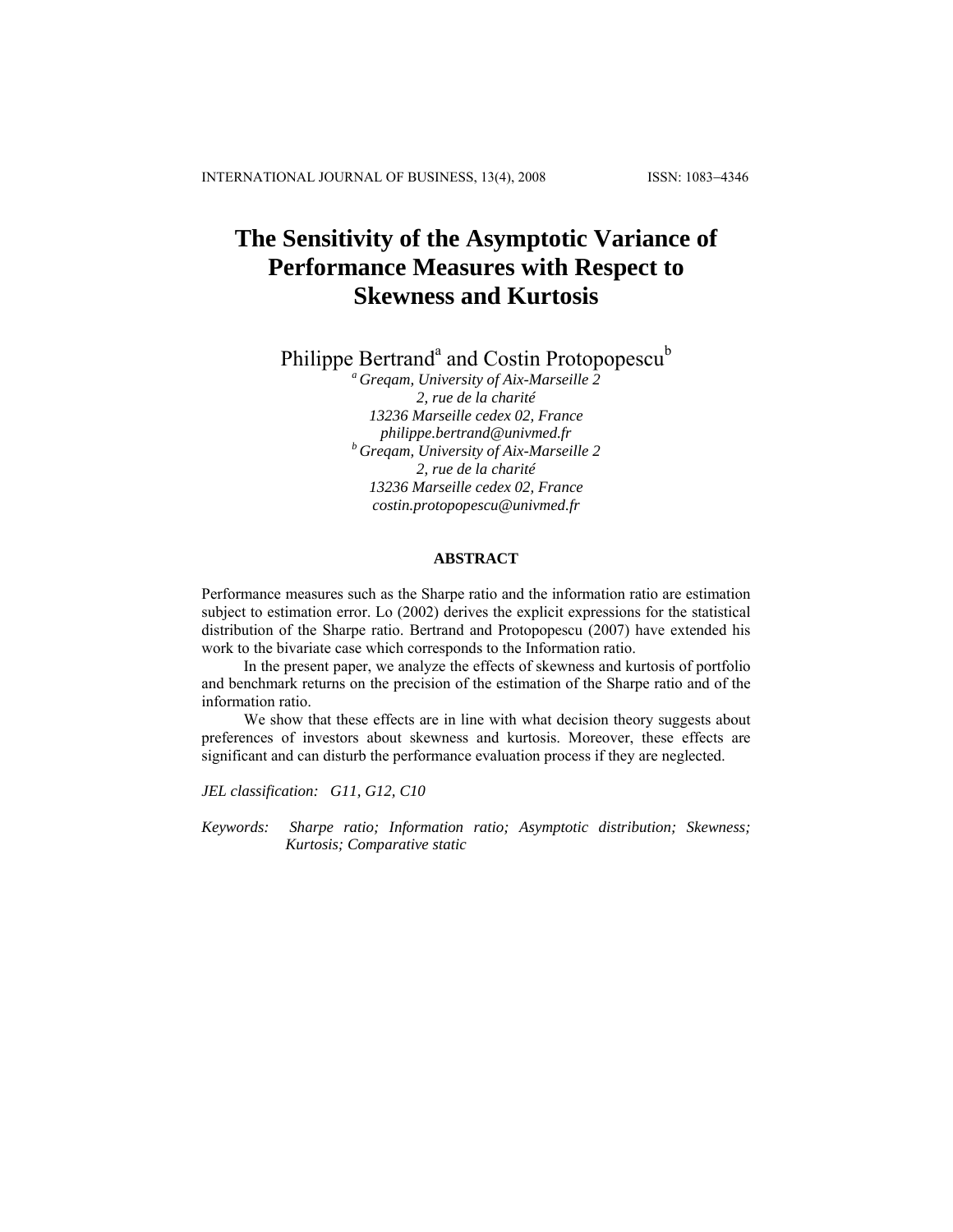# **I. INTRODUCTION**

Investment management industry provides investors with performance measures based on some capital market theory. Two of the most popular performance measures are the Sharpe (1966,1994) ratio and the information ratio.

The common practice in the money managers industry is to impose a limit on the volatility of the deviation of the active portfolio from the benchmark, namely on the tracking error volatility (TEV). The pioneer of this approach is Roll (1992). This setup leads naturally to the use of information ratios (IR), as a performance measure, defined as the ratios of the portfolio excess return over his benchmark to its TEV.

In a recent paper, Lo (2002) derives the explicit expressions for the statistical distribution of the Sharpe ratio using the standard asymptotic theory under several sets of assumptions for the return-generating process.

Bertrand and Protopopescu (2007) (hereafter, BP (2007)) have extended his work to the information ratio (IR), assuming that each return generating process is i.i.d. while allowing however for cross-correlation between the returns.

In the present paper, we analyze the effects of skewness and kurtosis of portfolio and benchmark returns on the precision of the estimation of the Sharpe ratio and of the information ratio.

In a first section, we recall a result from Lo (2002) and gives another proof for the derivation of the asymptotic variance of the Sharpe ratio statistics, SR, when the returns are supposed to be i.i.d. Then, we recall briefly two results from BP (2007).

In a second section, we analyze the effects of skewness and kurtosis on the variance of the Sharpe ratio and of the information ratio. We show that these effects are in line with what decision theory suggests about preferences of investors about skewness and kurtosis. Moreover, these effects are significant and can disturb the performance evaluation process if they are neglected.

# **II. ASYMPTOTIC VARIANCE OF PERFORMANCE MEASURES**

## **A. The Sharpe Ratio**

Let  $R_t$  denote the one-period simple return of a portfolio. Its mean and variance,  $\mu$  and  $\sigma^2$ , are given by:

$$
\mu \equiv E(R_t)
$$
 and  $\sigma^2 \equiv Var(R_t)$ 

Recall that the Sharpe ratio (SR) is defined as the ratio of the excess expected return (relative to the risk-free rate, r) to the standard deviation of return:

$$
SR = \frac{\mu - r}{\sigma}
$$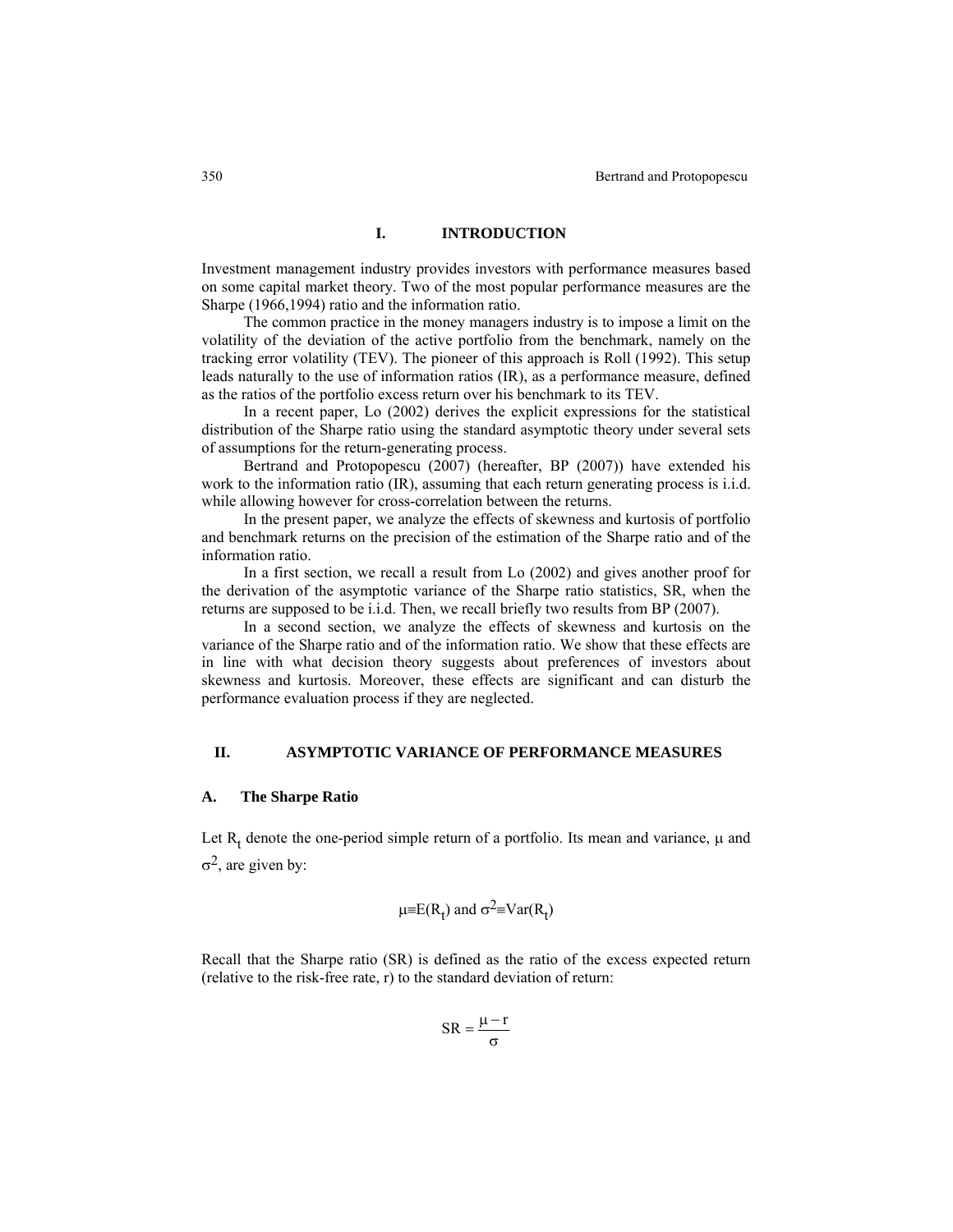As recall by Lo (2002),  $\mu$  and  $\sigma$  are the population moments of the distribution of R<sub>t</sub>. As such, they are unobservable and must be estimated statistically using historical data and are, therefore, subject to estimation error. He then derives explicit expressions for the statistical distribution of the Sharpe ratio using standard asymptotic theory under several sets of assumptions for the return-generating process.

In particular, Lo has established that the standard error of the Sharpe ratio (SR) in the i.i.d. case<sup>1</sup> is given by:

$$
\sigma_{N}(S\hat{R}) = \sqrt{\left(1 + \frac{1}{2}SR^{2}\right)/T}
$$
 (1)

In the general i.i.d. case, we can establish the following result<sup>2</sup>:

**Theorem 1:** *The variance of the Sharpe ratio statistics, SR, when the returns are supposed to be i.i.d. is*:

$$
\sigma^{2}(S\hat{R}) = 1/T [1-SR \mu^{3}/\sigma^{3} + 1/2 SR^{2} \mu^{4} - \sigma^{4}/2\sigma^{4}]
$$
  
= 1/T [1-SR-SK+1/4 SR<sup>2</sup>(K-1)] (2)

**Proof:** see appendix A.

This expression allows some interesting comments:

- First, notice that for a Gaussian distribution (SK=0 and K=3), the expression  $(2)$ reduces to the expression (1).
- The way skewness and kurtosis entered in the expression (2) is in direct link with what decision theory suggests about preferences about the third and fourth moments of a risky outcome. Indeed, the asymptotic variance of the Sharpe ratio,  $\sigma^2$ (SR), is increasing in kurtosis and decreasing in skewness. More precisely, portfolio with returns that are positively (resp. negatively) skewed has a  $\sigma^2(SR)$ that is lower (resp. higher) than that of the Gaussian case. Recalling that investors are supposed to exhibit preferences for skewness and aversion to kurtosis, we may conclude that the variance of the Sharpe ratio will be all the more small as portfolio returns will be preferred (in terms of the third and fourth moments) by an investor. Thus, for a given Sharpe ratio level, the portfolio that is preferred by an investor will be also that for which the Sharpe ratio will be estimated with the most precision.

# **B. The Information Ratio**

In this section, we recall two results from BP (2007). They consider the statistics of the information ratio in the general i.i.d. case and finally in the Gaussian i.i.d. case, where closed analytical formula is obtained.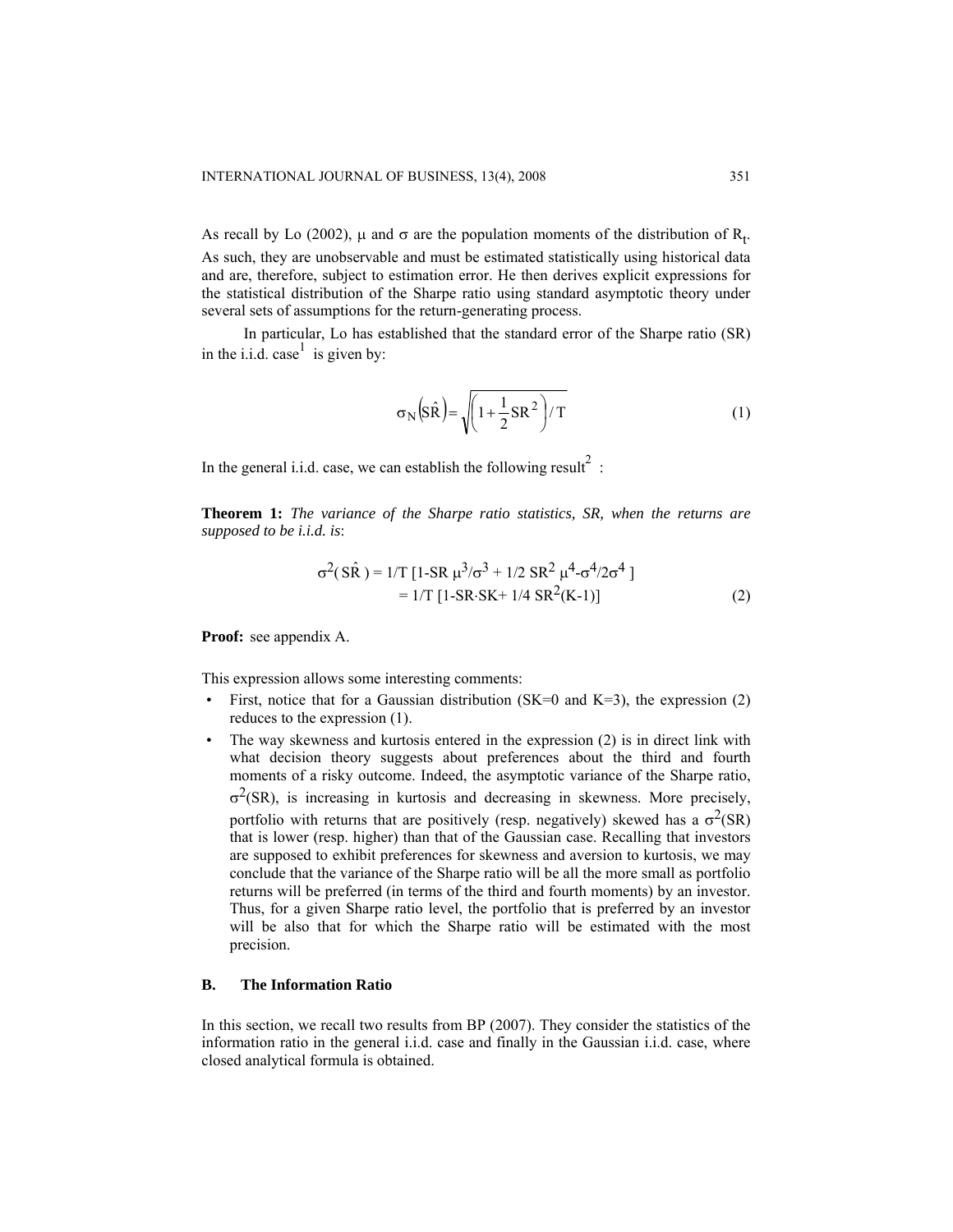Let  $R_p$  and  $R_B$  denote the one-period return of an active portfolio and of its associated benchmark. The mean returns are denoted by  $\mu_{\rm p}$  and  $\mu_{\rm B}$ , and the variances by  $\sigma_{\rm p}$  and  $\sigma_{\rm B}$ . The term  $\sigma(R_{\rm p} - R_{\rm B})$  is the tracking error volatility and is defined as<sup>3</sup>:

$$
\sigma^2(R_P\text{-}R_B)\equiv\sigma_{TE}{}^2\equiv\sigma_P{}^2\text{+}\sigma_B{}^2\text{-}2\sigma_{PB}=\sigma_P{}^2\text{+}\sigma_B{}^2\text{-}2\rho\sigma_P\sigma_B
$$

The quantities  $\mu_{\rm p}$ ,  $\mu_{\rm B}$ ,  $\sigma_{\rm p}$ ,  $\sigma_{\rm B}$  and  $\sigma_{\rm PB}$  (or  $\rho$ ) are the population moments of the joint distribution of  $R_p$  and  $R_p$ . These are unobservable and must be estimated using historical data.

The information Ratio is defined as:

$$
IR = \frac{\mu_P - \mu_B}{\sqrt{\sigma_P^2 + \sigma_B^2 - 2\rho\sigma_P\sigma_B}}
$$

Given a sample of historical returns  $((R_{P1},R_{B1}), (R_{P2},R_{B2}),..., (R_{PT},R_{BT}))$ , the estimator of the IR is given by:

$$
\hat{\text{IR}} = \frac{\hat{\mu}_{\text{P}} - \hat{\mu}_{\text{B}}}{\sqrt{\hat{\sigma}_{\text{P}}^2 + \hat{\sigma}_{\text{B}}^2 - 2\hat{\rho}\hat{\sigma}_{\text{P}}\hat{\sigma}_{\text{B}}}}
$$
(3)

According to the equation (3), the estimator of the IR is positively and linearly related to the estimator of the excess mean returns of the portfolio relative to the benchmark,  $\hat{\mu}_P$  -  $\hat{\mu}_B$  It is also an increasing function of the correlation coefficient,  $\rho$ .

Ceteris Paribus, the estimator of the IR as a function of the estimator of the portfolio or the benchmark variance reaches a maximum. This maximum is reached for  $\hat{\sigma}_P = \hat{\sigma}_B$  as the correlation coefficient,  $\hat{\rho}$ , tends towards unity. When the correlation coefficient is lower than one, the maximum is reached for  $\hat{\sigma}_P < \hat{\sigma}_B$  (or  $\hat{\sigma}_P > \hat{\sigma}_B$ ). Smaller is the value of the correlation coefficient, bigger is the spread between  $\hat{\sigma}_{P}$  and  $\hat{\sigma}_{B}$  (for which the IR is maximum). In other words, less absolute risk compensates less correlation. In the hypothetical case where  $\hat{\rho}$  would be less or equal to zero, the estimator of the IR would be maximum for  $\hat{\sigma}_P = 0$  or  $\hat{\sigma}_R = 0$ .

BP (2007) has established the following results.

**Theorem 2:** *The variance of the information ratio statistics, IR, is given by the following quadratic form defined by the semi-positive definite asymptotic crossvariance matrix* Σ *of the simple empirical moments*<sup>4</sup> *:*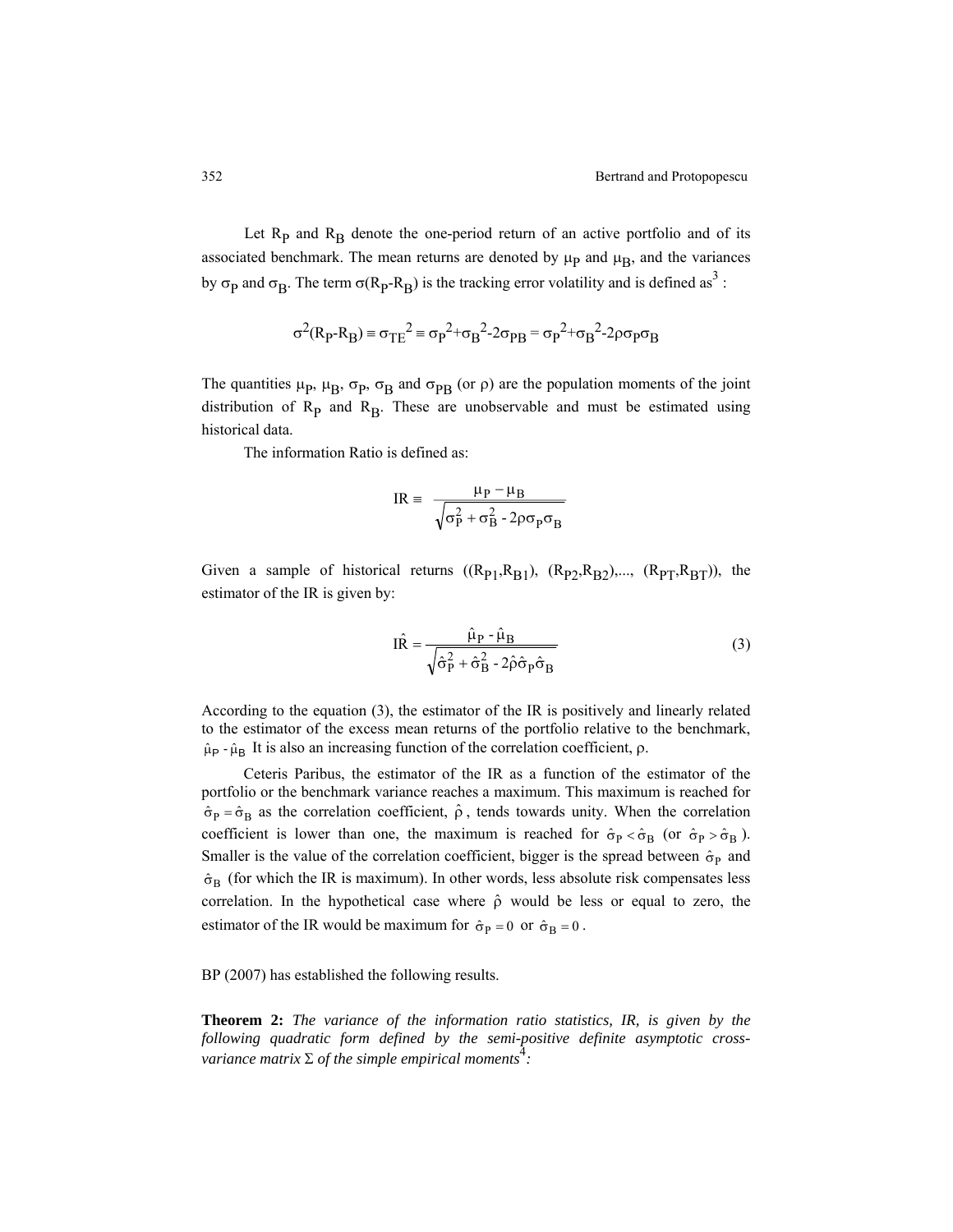$$
\sigma^2(I\hat{R}) = \frac{1}{T} \sum_{\substack{i \in I \\ 1 \le i + j \le 2}} \sum_{j \in I} \frac{\partial \varphi}{\partial M_i} \frac{\partial \varphi}{\partial M_j} \Sigma_{i,j}(M), \ i,j \in I = \{0,1,2\}
$$

**Proof:** see BP (2007).

As we can see in the appendix *B*, the variance of the information ratio statistics is a non linear function of the 14 cross-moments of the returns.

BP (2007) have specified the result of the preceding theorem in the special case of i.i.d. normal distributed returns for the portfolio and the benchmark.

**Theorem 3:** *The variance of the information ratio statistics, IR, when the returns are supposed to be i.i.d. normal is:* 

$$
\sigma_N\Big(\!\hat{IR}\Big)\!\!=\!\sqrt{\!\Big(1\!+\!\frac{1}{2}IR^2\Big)/\,T}
$$

**Proof :** see BP (2007).

Notice that under the Gaussian hypothesis, the expression of the variance of the information ratio have a closed form with respect to *IR*.

## **III. ANALYSIS OF THE EFFECTS OF SKEWNESS AND KURTOSIS ON ASYMPTOTIC VARIANCE OF PERFORMANCE MEASURE**

#### **A. The Sharpe Ratio**

Taking into account non-normality in the returns, especially skewness and kurtosis, can have significant effect on the standard error of the Sharpe ratio estimator. The tables below contain the percentage variation in the standard error of the Sharpe ratio compared to normality (bold number at SK=0 and K=3) given by  $5$ :

$$
\sigma(S\hat{R})/\sigma_{\mathcal{N}}(S\hat{R})\text{-}1
$$

The Table 1 highlights, for a Sharpe ratio of 0.25, the effects of asymmetries and extreme events on  $\sigma$  (SR). For example, ceteris paribus, a skewness of -1 leads to an increase of 11.5 % of  $\sigma$  (SR) compared to its value under the Gaussian assumption. In the same way, ceteris paribus, a kurtosis of 10 leads to an increase of 5.2 % of  $\sigma$  (SR).

For example, the "Gabelli Asset Fund" exhibits over a 5 years sample, a skewness of -1.41 and a kurtosis of 4.87 for an estimated Sharpe ratio of 0.313. This leads to an increase in σ (SR) of 21.0% from  $\sigma_{\eta}$ (SR)=0.132 to σ (SR)=0.160, T=60.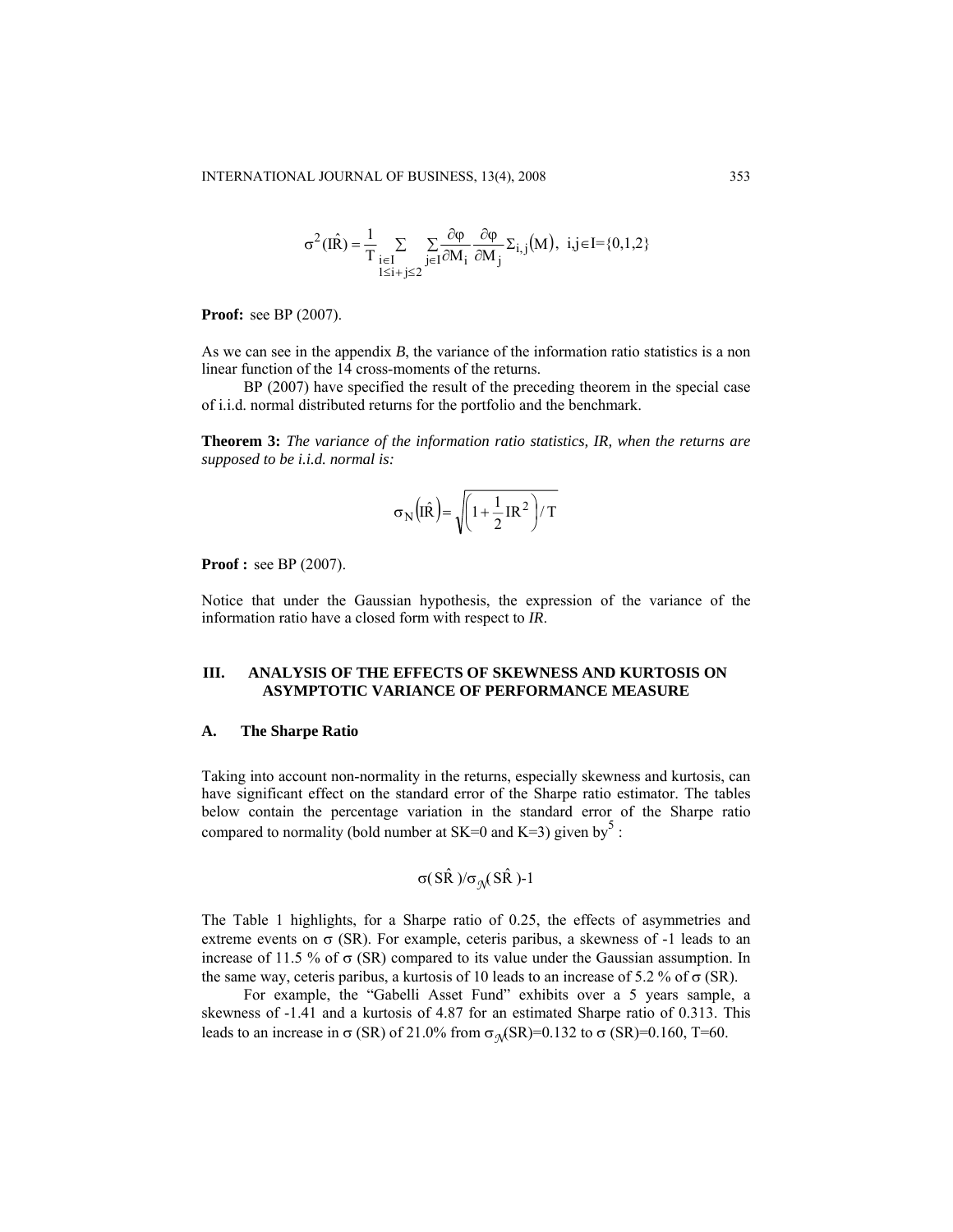|                 | <b>Skewness</b> |      |      |      |      |        |         |              |
|-----------------|-----------------|------|------|------|------|--------|---------|--------------|
| <b>Kurtosis</b> | -5              | -4   | $-3$ | $-2$ | -1   | 0      |         | $\mathbf{2}$ |
| $\bf{0}$        | 47.2            | 38.7 | 29.7 | 20.0 | 9.4  | $-2.3$ | $-15.6$ | $-31.5$      |
| 3               | 48.7            | 40.3 | 31.4 | 21.9 | 11.5 | 0.0    | $-13.0$ | $-28.2$      |
| 5               | 49.7            | 41.4 | 32.6 | 23.1 | 12.8 | 1.5    | $-11.2$ | $-26.1$      |
| 10              | 52.3            | 44.1 | 35.4 | 26.1 | 16.1 | 5.2    | $-7.1$  | $-21.2$      |
| 15              | 54.7            | 46.7 | 38.2 | 29.1 | 19.3 | 8.7    | $-3.1$  | $-16.5$      |
| 20              | 57.2            | 49.2 | 40.9 | 32.0 | 22.5 | 12.1   | 0.8     | $-12.1$      |
| 25              | 59.5            | 51.8 | 43.5 | 34.8 | 25.5 | 15.5   | 4.4     | $-7.9$       |
| 30              | 61.9            | 54.2 | 46.2 | 37.6 | 28.5 | 18.7   | 8.0     | $-3.9$       |
| 35              | 64.2            | 56.7 | 48.7 | 40.3 | 31.4 | 21.9   | 11.5    | 0.0          |
| 40              | 66.5            | 59.1 | 51.3 | 43.0 | 34.3 | 24.9   | 14.8    | 3.7          |
| 45              | 68.8            | 61.4 | 53.7 | 45.6 | 37.1 | 27.9   | 18.1    | 7.3          |

**Table 1**  Variation of the standard error of the Sharpe ratio estimator (SR=0.25), %.

| n<br>١<br>Н |  |
|-------------|--|

Variation of the standard error of the Sharpe ratio estimator (SR=0.5), %.

|                 | <b>Skewness</b> |       |       |       |      |              |         |         |
|-----------------|-----------------|-------|-------|-------|------|--------------|---------|---------|
| <b>Kurtosis</b> | $-5$            | $-4$  | $-3$  | $-2$  | -1   | $\mathbf{0}$ |         | 2       |
| $\bf{0}$        | 74.8            | 61.6  | 47.2  | 31.2  | 13.0 | $-8.7$       | $-37.6$ | NA      |
| 3               | 79.5            | 66.7  | 52.8  | 37.4  | 20.2 | 0.0          | $-25.5$ | $-66.7$ |
| 5               | 82.6            | 70.0  | 56.3  | 41.4  | 24.7 | 5.4          | $-18.4$ | $-52.9$ |
| 10              | 90.0            | 78.0  | 65.0  | 50.9  | 35.4 | 17.9         | $-2.8$  | $-29.3$ |
| 15              | 97.2            | 85.6  | 73.2  | 59.9  | 45.3 | 29.1         | 10.6    | $-11.8$ |
| 20              | 104.1           | 92.9  | 81.0  | 68.3  | 54.6 | 39.4         | 22.5    | 2.7     |
| 25              | 110.8           | 100.0 | 88.6  | 76.4  | 63.3 | 49.1         | 33.3    | 15.5    |
| 30              | 117.3           | 106.8 | 95.8  | 84.1  | 71.6 | 58.1         | 43.4    | 26.9    |
| 35              | 123.6           | 113.4 | 102.8 | 91.5  | 79.5 | 66.7         | 52.8    | 37.4    |
| 40              | 129.7           | 119.8 | 109.5 | 98.6  | 87.1 | 74.8         | 61.6    | 47.2    |
| 45              | 135.7           | 126.1 | 116.0 | 105.5 | 94.4 | 82.6         | 70.0    | 56.3    |

**Table 3** 

Variation of the standard error of the Sharpe ratio estimator (SR=0.75), %.

|                 | <b>Skewness</b> |       |       |       |       |              |         |              |
|-----------------|-----------------|-------|-------|-------|-------|--------------|---------|--------------|
| <b>Kurtosis</b> | -5              | $-4$  | $-3$  | $-2$  | $-1$  | $\mathbf{0}$ |         | $\mathbf{2}$ |
| $\bf{0}$        | 89.7            | 73.6  | 55.8  | 35.7  | 12.1  | $-18.1$      | $-70.8$ | NA           |
| 3               | 98.2            | 82.8  | 66.0  | 47.3  | 25.9  | 0.0          | $-35.6$ | NA           |
| 5               | 103.6           | 88.7  | 72.5  | 54.6  | 34.3  | 10.4         | $-20.4$ | $-77.9$      |
| 10              | 116.7           | 102.7 | 87.7  | 71.4  | 53.4  | 33.0         | 8.8     | $-22.7$      |
| 15              | 129.0           | 115.8 | 101.8 | 86.8  | 70.4  | 52.2         | 31.6    | 7.1          |
| 20              | 140.7           | 128.2 | 115.0 | 100.9 | 85.8  | 69.3         | 51.0    | 30.2         |
| 25              | 151.8           | 139.9 | 127.4 | 114.1 | 100.0 | 84.8         | 68.2    | 49.8         |
| 30              | 162.5           | 151.1 | 139.2 | 126.6 | 113.3 | 99.1         | 83.8    | 67.1         |
| 35              | 172.7           | 161.8 | 150.4 | 138.4 | 125.8 | 112.4        | 98.2    | 82.8         |
| 40              | 182.6           | 172.1 | 161.1 | 149.6 | 137.6 | 125.0        | 111.6   | 97.2         |
| 45              | 192.2           | 182.0 | 171.4 | 160.4 | 148.9 | 136.8        | 124.2   | 110.7        |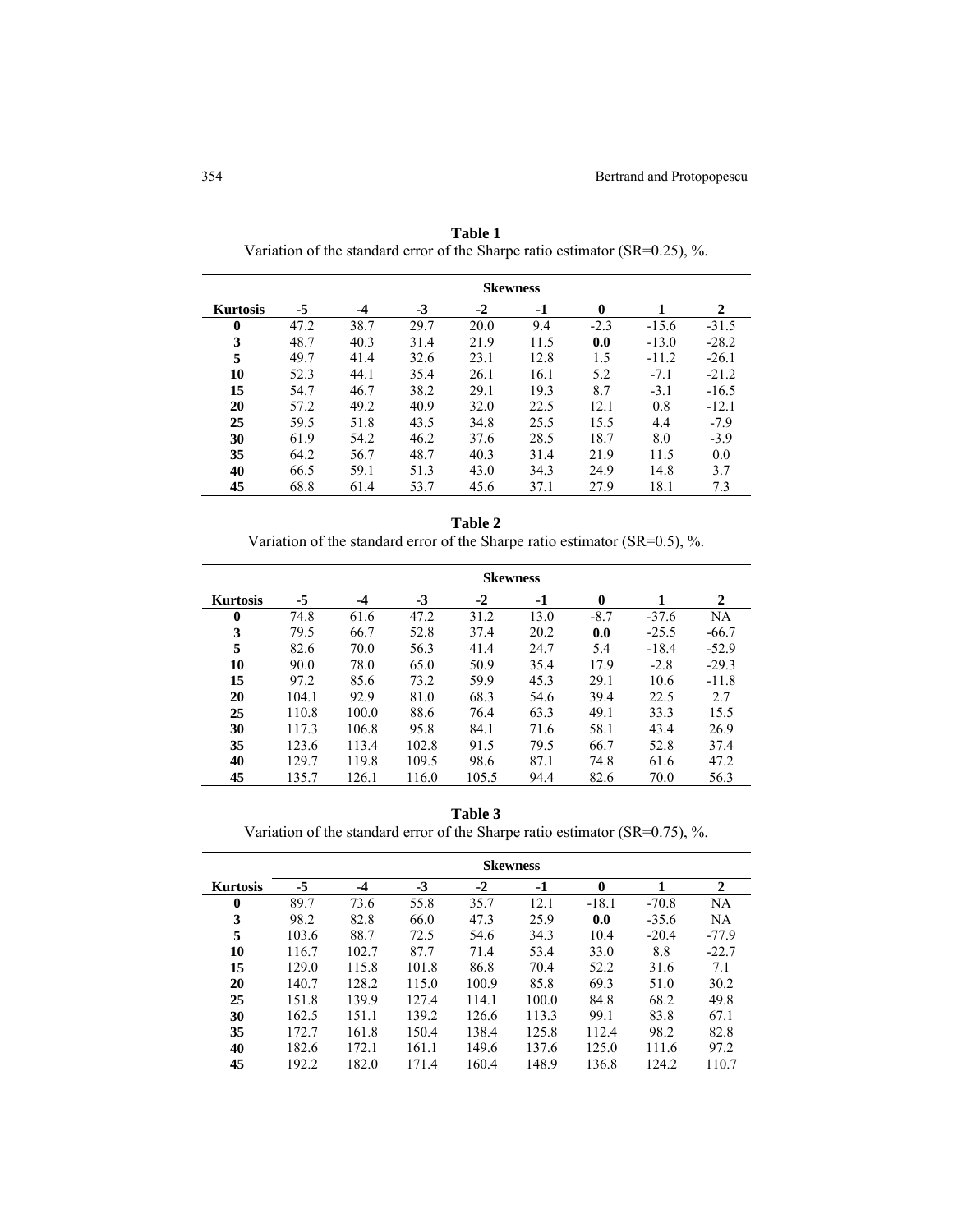We can see on the Tables 2 and 3 that the effect is increasing with the value of SR. The three tables confirm that  $\sigma(SR)$  is more sensitive to the skewness than to the kurtosis as the expression (2) had already shown it, as long as SR is smaller than one.

# **B. The Information Ratio**

Recall from theorem 2 that the asymptotic variance of the information ratio,  $σ<sup>2</sup>(I\hat{R})$ , can not be expressed like a function of the IR. Thus, we cannot provide tables as simple as those of the preceding section. Nevertheless, we can prove the following result:

**Proposition 1:** *The partial derivatives of the asymptotic variance (and standard error) of the information ratio,*  $\sigma^2$ *(IR), with respect to the skewness and to the kurtosis of the portfolio and of the benchmark returns are given by:* 

$$
\frac{\partial \sigma_{IR}}{\partial SK_P} = -\frac{\sigma_P^3 \left( IR + IR^3 \right)}{2T \sigma_{TE}^2 \sigma_{IR}} \text{ and } \frac{\partial \sigma_{IR}}{\partial SK_B} = -\frac{\sigma_B^3 \left( IR + IR^3 \right)}{2T \sigma_{TE}^2 \sigma_{IR}}
$$

$$
\frac{\partial \sigma_{IR}}{\partial K_P} = \frac{\sigma_P^4 IR^2}{2T \sigma_{TE}^3 \sigma_{IR}} \text{ and } \frac{\partial \sigma_{IR}}{\partial K_B} = \frac{\sigma_B^4 IR^2}{2T \sigma_{TE}^3 \sigma_{IR}}
$$

**Proof :** First, we can prove by direct computation the following:

$$
\frac{\partial \sigma_{IR}^2}{\partial SK_P} = -\frac{\sigma_P^3 \left( IR + IR^3 \right)}{T \sigma_{TE}^2} \text{ and } \frac{\partial \sigma_{IR}^2}{\partial SK_B} = -\frac{\sigma_B^3 \left( IR + IR^3 \right)}{T \sigma_{TE}^2}
$$

$$
\frac{\partial \sigma_{IR}^2}{\partial K_P} = \frac{\sigma_P^4 IR^2}{2 \sigma_{TE}^3} \text{ and } \frac{\partial \sigma_{IR}^2}{\partial K_B} = \frac{\sigma_B^4 IR^2}{T \sigma_{TE}^3}
$$

Second, some straightforward algebraic manipulations lead to the desired result.

Remark that the effect of skewness and kurtosis in the portfolio returns and in the benchmark returns are almost the same one except for the standard deviation raised to the power 3 or 4.

Also notice that the asymptotic variance of the information ratio is decreasing in the skewness and increasing in the kurtosis as in the case of  $\sigma$  (SR).

We illustrate the sensitivity of  $\sigma$ (IR) with respect to skewness and kurtosis on the data of the Gabelli Asset Funds with the SP500 as benchmark.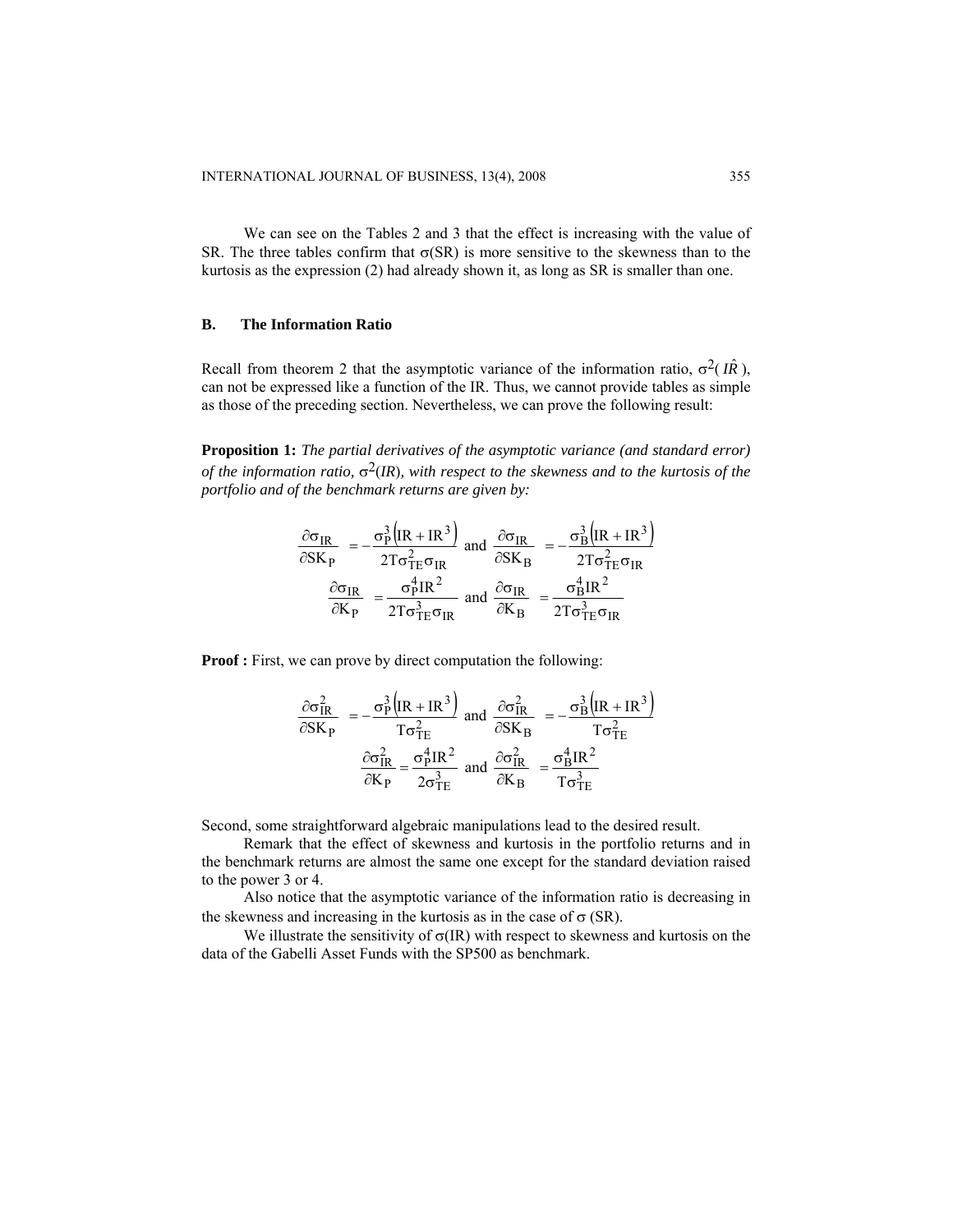

We check on Figure 1 that a variation of the skewness of the fund with respect to the Gaussian case (SK=0) can have a significant effect on the precision of the estimation of  $\sigma$ (IR). The effect of the variation of the kurtosis, as shown in Figure 2, is weak.



**Figure 2**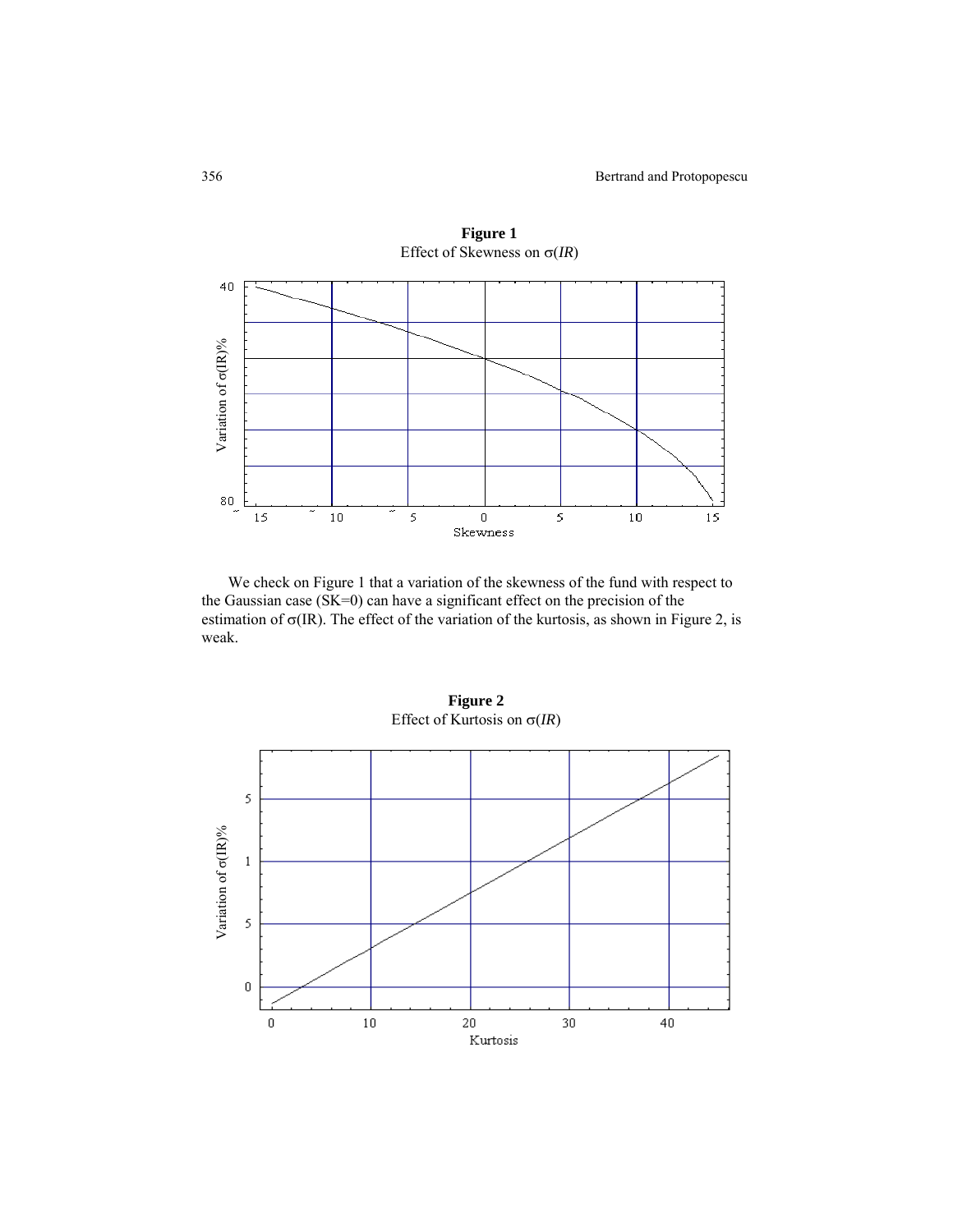## **IV. CONCLUSION**

In this paper, we have analyzed the effects of skewness and kurtosis of portfolio and benchmark returns on the precision of the estimation of two of the most popular performance measures: the Sharpe ratio and the information ratio.

We have first recall some results from Lo (2002) and BP (2007) on the asymptotic variance of the performance measure estimator.

We have then studied the sensitivity of these asymptotic variances on the skewness and on the kurtosis. The magnitude of the effect is not negligible and can disturb the performance evaluation process. Recall that most of the mutual funds exhibit negative skewness and excess kurtosis (greater than 3).Thus, it is significant to make the adjustment to take into account skewness and kurtosis.

## **ENDNOTES**

- 1. In fact, this result holds **only in the Gaussian case**.
- 2. Note that Lo (2002) establish such a result as a particular case of his GMM estimator when returns are i.i.d.
- 3. The covariance (resp. the correlation coefficient) between the return of the portfolio and the return of the benchmark is denoted by  $\sigma_{\text{pB}} = \text{Cov}(R_{p}, R_{B})$  (resp.  $\rho$ ).
- 4. See also appendix B.
- 5. Remark that the size of the sample doesn't matter in the computation as it enters in the numerator as well as in the denominator.

#### **REFERENCES**

- Bertrand, P.H. and Protopopescu, C., 2007, "The Statistics of the Information Ratio", in revision for the *European Journal of Finance*.
- Lo, Andrew, 2002, "The Statistics of Sharpe Ratios", *Financial Analyst Journals*, *vol*.58, 4, pp. 36-52.
- Roll, R., 1992, "A Mean/Variance Analysis of Tracking Error", *The Journal of Portfolio Management*, vol. 18, 4 Summer:13-22.
- Sharpe, W.F., 1966, "Mutual Fund Performance", *Journal of Business,* 39, 119–138.
- Sharpe, W.F., 1994, "The Sharpe ratio", *Journal of Portfolio Management,* 21(1), 49– 58.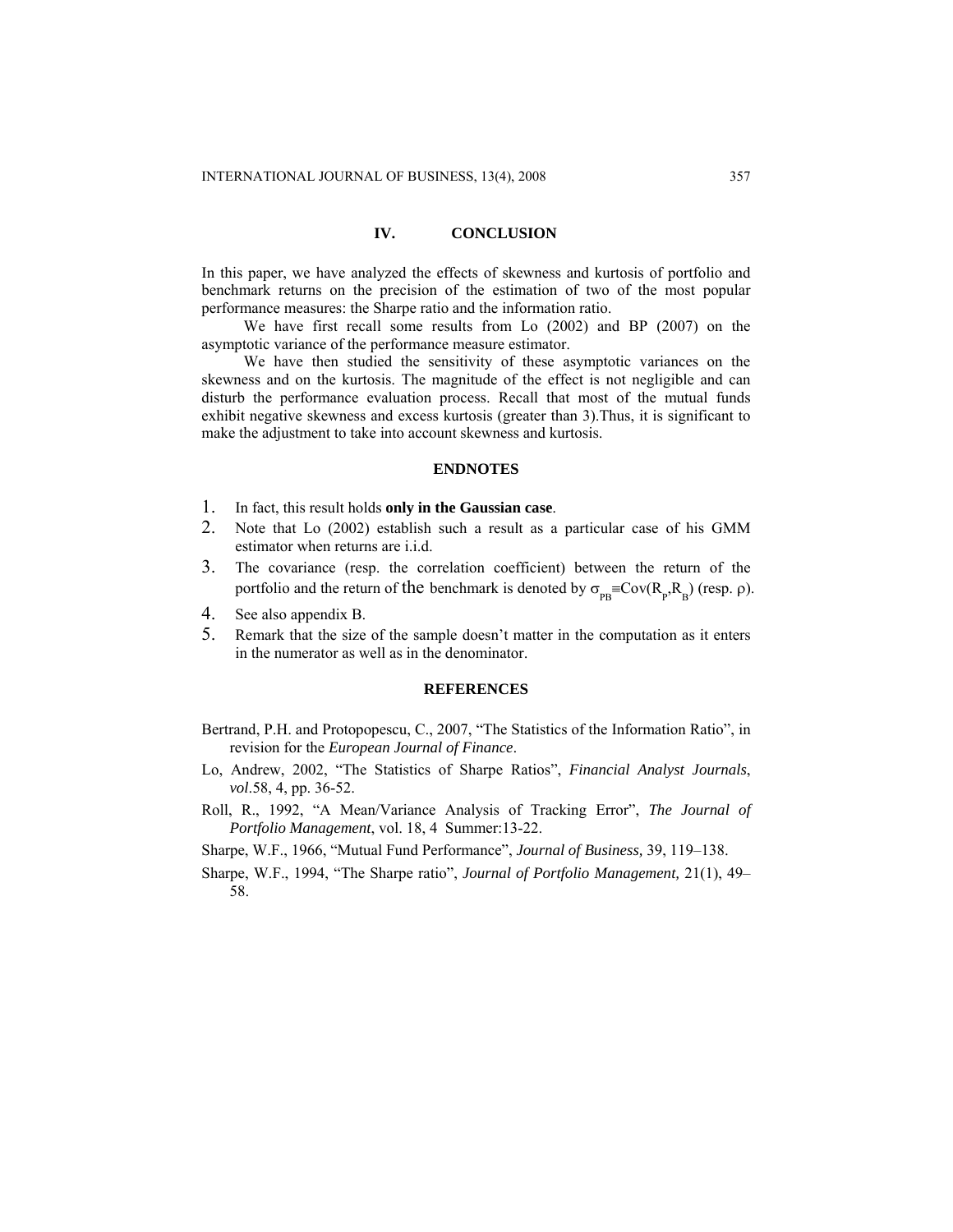# **Appendix A**  Proof of Theorem 1

Recall that

$$
S\hat{R} = \frac{\hat{\mu} - r}{\hat{\sigma}} = \varphi(\hat{\theta})
$$

where  $\hat{\theta} = (\hat{\mu}, \hat{\sigma})$ .

First, as the returns are supposed to be *i.i.d.*, the central limit theorem shows that the asymptotic distribution of  $\hat{\theta}$  is given by:

$$
\sqrt{T}(\hat{\theta} - \theta) \sim \mathcal{N}(0, \Sigma(\theta))
$$
\n(4)

with

$$
\Sigma(\theta) = \begin{bmatrix} \sigma^2 & \mu_3 \\ \mu_3 & \mu_3 - \sigma^4 \end{bmatrix}
$$

where  $\mu_k = E[(X - \mu_1)^k]$  denoted the k-th centered moment of X.

Given the first-order Taylor approximation for the function  $\varphi(\cdot)$ :

$$
\phi(\,\hat{\theta}\,)=\phi(\theta_0)+\frac{1}{1!}\frac{\partial\phi}{\partial\theta}\big(\theta_0\,\big)\!\!\Big(\!\hat{\theta}-\theta_0\Big)+R_2\Big(\!\hat{\theta},\theta_0\Big)
$$

where the rest  $\mathbf{R}_2(\hat{\theta}, \theta_0)$  of the second order verifies:

$$
P\lim \sqrt{T}R_2(\hat{\theta}, \theta_0) = 0 \text{ for } T \to \infty
$$

So, we have:

$$
\sqrt{T}(\varphi(\hat{\theta}) - \varphi(\theta_0)) = \sqrt{T} \frac{\partial \varphi}{\partial \theta}(\theta_0)(\hat{\theta} - \theta_0) + \sqrt{T}R_2(\hat{\theta}, \theta_0)
$$

Given the asymptotic property of the rest, one can write also:

$$
\sqrt{T} (\phi(\hat{\theta}) - \phi(\theta_0)) = \sqrt{T} \frac{\partial \phi}{\partial \theta} (\theta_0) (\hat{\theta} - \theta_0) + o_P(1)
$$

By using the classical result of a law of large numbers (5), this equality allows us to deduce the following asymptotic convergence in law:

$$
\sqrt{T} (\varphi(\hat{\theta}) - \varphi(\theta_0)) \sim \mathcal{N}(0, \Omega)
$$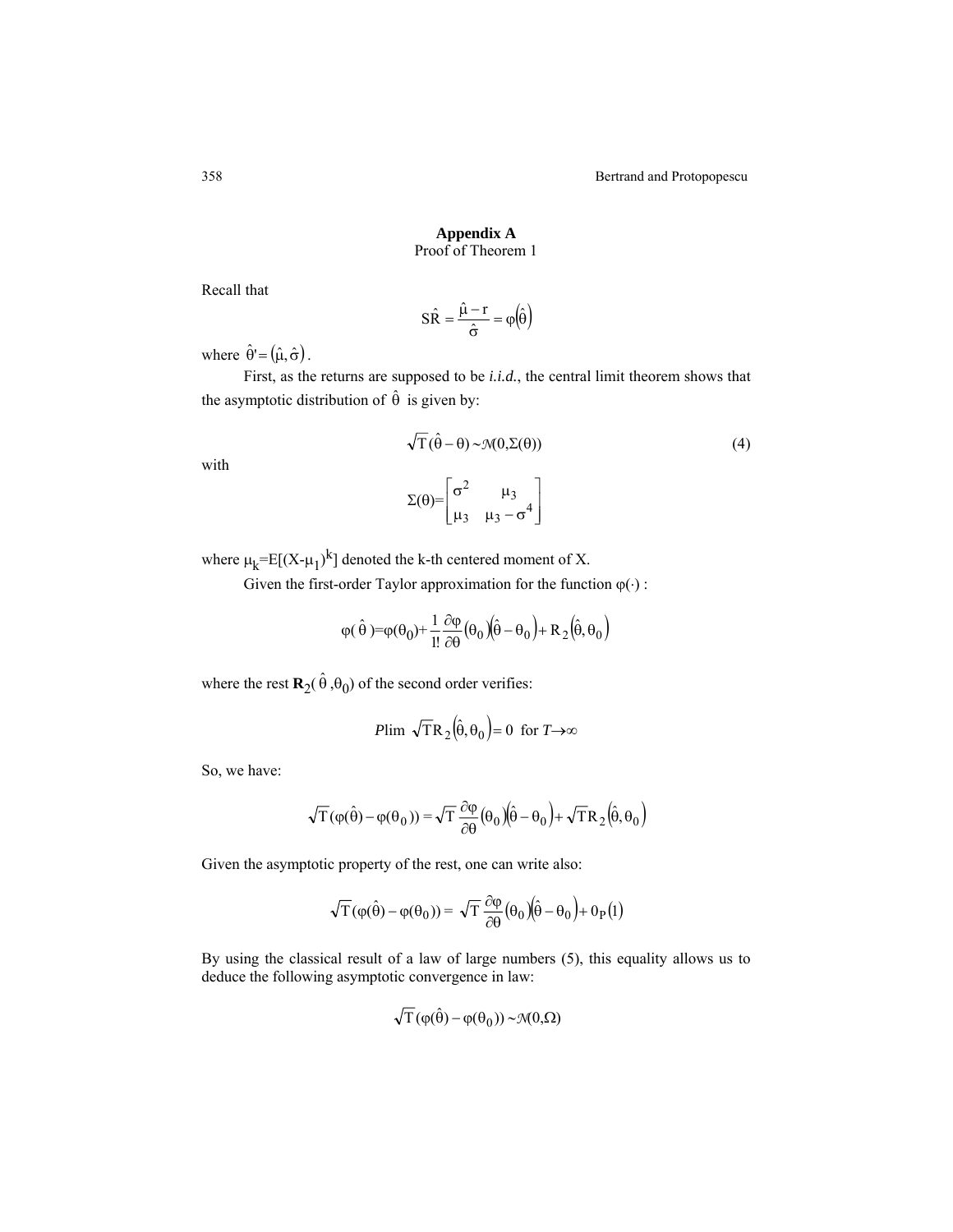where, 
$$
\Omega = \frac{\partial \varphi}{\partial \theta} \Sigma(\theta) \frac{\partial \varphi}{\partial \theta'}
$$
 and  $\frac{\partial \varphi}{\partial \theta} = \begin{bmatrix} 1/\sigma \\ -\frac{\mu - r}{2\sigma^3} \end{bmatrix}$ 

This leads to the following expression for the variance for the Sharpe ratio estimator:

$$
\sigma^{2}(S\hat{R}) = 1/T [1-SR \mu^{3}/\sigma^{3} + 1/2 SR^{2} \mu^{4} - \sigma^{4}/2\sigma^{4}]
$$
  
= 1/T [1-SR-SK+ 1/4 SR<sup>2</sup>(K-1)]

where SK denotes the skewness and K the kurtosis.

# **Appendix B**  Statistics of the *IR*

We recall in this section the elements that entered in the theorem 2 of BP (2007). For the sake of simplicity, we have defined all the moments that entered in the IR expression in terms of the non-centered moments. For a sample of size T, the estimator of the non-centered cross-moments of order k in  $R_p$  and of order l in  $R_B$  is defined as:

$$
\hat{m}_{kl}=\!\frac{1}{T}\sum\limits_{i=1}^{T}\!R_{Pi}^{\,k}R_{Bi}^{\,l}
$$

In particular, the estimator of the non-centered moments of order k of the variables  $R_p$  and  $R_B$  is defined as:

$$
\hat{m}_{k0} = \frac{1}{T} \sum_{i=1}^{T} R_{Pi}^{k}
$$
 and  $\hat{m}_{0l} = \frac{1}{T} \sum_{i=1}^{T} R_{Bi}^{l}$ 

With this notation, the expression for the *IR* becomes:

$$
\hat{\text{IR}} = \frac{\hat{\text{m}}_{10} - \hat{\text{m}}_{01}}{\sqrt{\hat{\text{m}}_{20} - \hat{\text{m}}_{10}^2 + \hat{\text{m}}_{02} - \hat{\text{m}}_{01}^2 - 2(\hat{\text{m}}_{11} - \hat{\text{m}}_{10} \cdot \hat{\text{m}}_{01})}}
$$
(6)

Thus, the *IR* may be considered as a function  $\varphi$  of  $\hat{M} = (\hat{m}_{10}, \hat{m}_{01}, \hat{m}_{20}, \hat{m}_{02}, \hat{m}_{11})$ :

$$
I\hat{R}=\phi(\hat{M})
$$

First, as the returns are supposed to be i.i.d., the central limit theorem shows that the asymptotic distribution of M is given by: